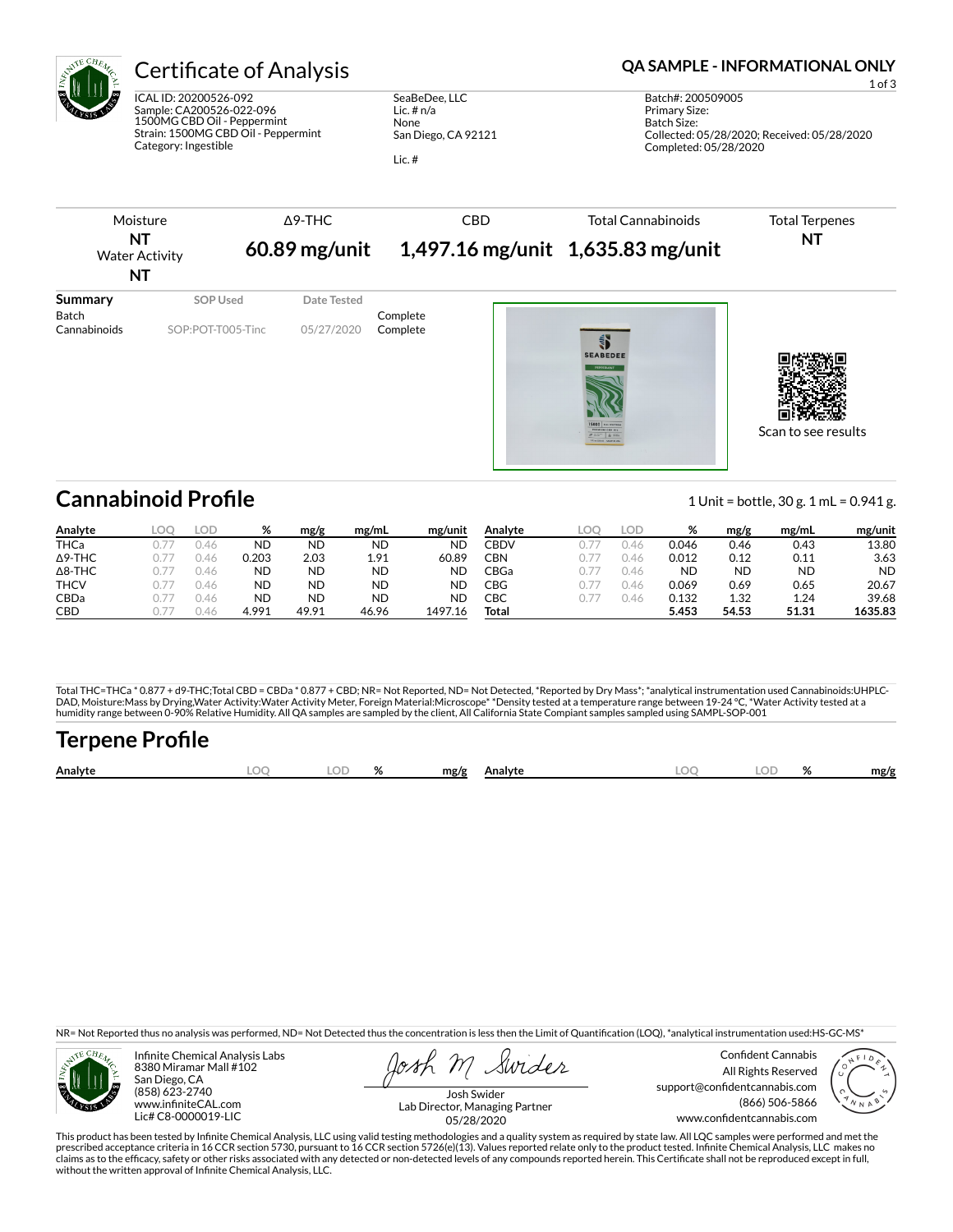ICAL ID: 20200526-092 Sample: CA200526-022-096 1500MG CBD Oil - Peppermint Strain: 1500MG CBD Oil - Peppermint Category: Ingestible

SeaBeDee, LLC Lic. # n/a None San Diego, CA 92121

Lic. #

# Certificate of Analysis **Certificate of Analysis QA SAMPLE - INFORMATIONAL ONLY**

2 of 3 Batch#: 200509005 Primary Size: Batch Size: Collected: 05/28/2020; Received: 05/28/2020 Completed: 05/28/2020

#### **Residual Solvent Analysis**

| Category 1 | . OC | .ul | Limit | <b>Status</b> | Category | LOO | -77 | Limit. | <b>Status</b> | Category 2 | LOD. | Limi† | <b>Status</b> |
|------------|------|-----|-------|---------------|----------|-----|-----|--------|---------------|------------|------|-------|---------------|
|            |      |     |       |               |          |     |     |        |               |            |      |       |               |

NR= Not Reported thus no analysis was performed, ND= Not Detected thus the concentration is less then the Limit of Quantification (LOQ),\*analytical instrumentation used=HS-GC-MS\*

### **Heavy Metal Screening**

| $\sim$<br>$-$<br>λC<br>$-$<br>$\sim$ | $\cap$<br>$-$<br>$\overline{\phantom{a}}$ | Limit | status |
|--------------------------------------|-------------------------------------------|-------|--------|
|                                      |                                           |       |        |

NR= Not Reported thus no analysis was performed, ND= Not Detected thus the concentration is less then the Limit of Quantification (LOQ), \*analytical instrumentation used:ICP-MS\*

### **Microbiological Screening**

| ` sult ∴ |  |
|----------|--|
|          |  |

ND=Not Detected; \*analytical instrumentation used:qPCR\*



Infinite Chemical Analysis Labs 8380 Miramar Mall #102 San Diego, CA (858) 623-2740 www.infiniteCAL.com Lic# C8-0000019-LIC

Josh M Swider

Confident Cannabis All Rights Reserved support@confidentcannabis.com (866) 506-5866 www.confidentcannabis.com



Josh Swider Lab Director, Managing Partner 05/28/2020

This product has been tested by Infinite Chemical Analysis, LLC using valid testing methodologies and a quality system as required by state law. All LQC samples were performed and met the prescribed acceptance criteria in 16 CCR section 5730, pursuant to 16 CCR section 5726(e)(13). Values reported relate only to the product tested. Infinite Chemical Analysis, LLC makes no<br>claims as to the efficacy, safety o without the written approval of Infinite Chemical Analysis, LLC.